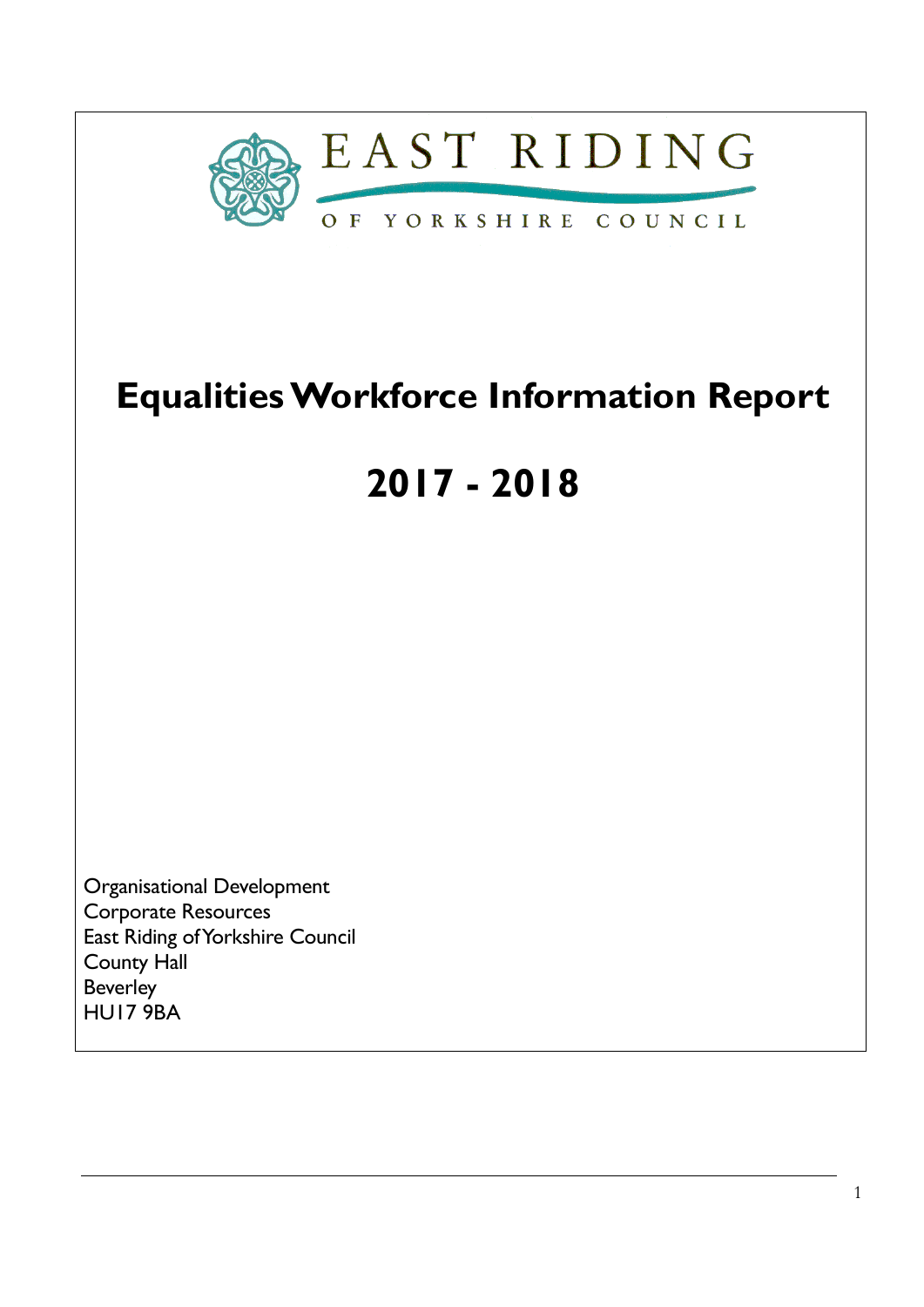| <b>Contents</b>           | Page                    |
|---------------------------|-------------------------|
| Introduction              | 3                       |
| Types of contract         | 3                       |
| Turnover                  | $\overline{\mathbf{4}}$ |
| Reasons for leaving       | 5                       |
| Age                       | 6                       |
| Gender                    | 6                       |
| Grading                   | 6                       |
| Ethnicity                 | 8                       |
| Disability                | 9                       |
| Sexual Orientation        | 9                       |
| Religion                  | 10                      |
| <b>Training Delivered</b> | $\overline{10}$         |
| Recruitment               | 10                      |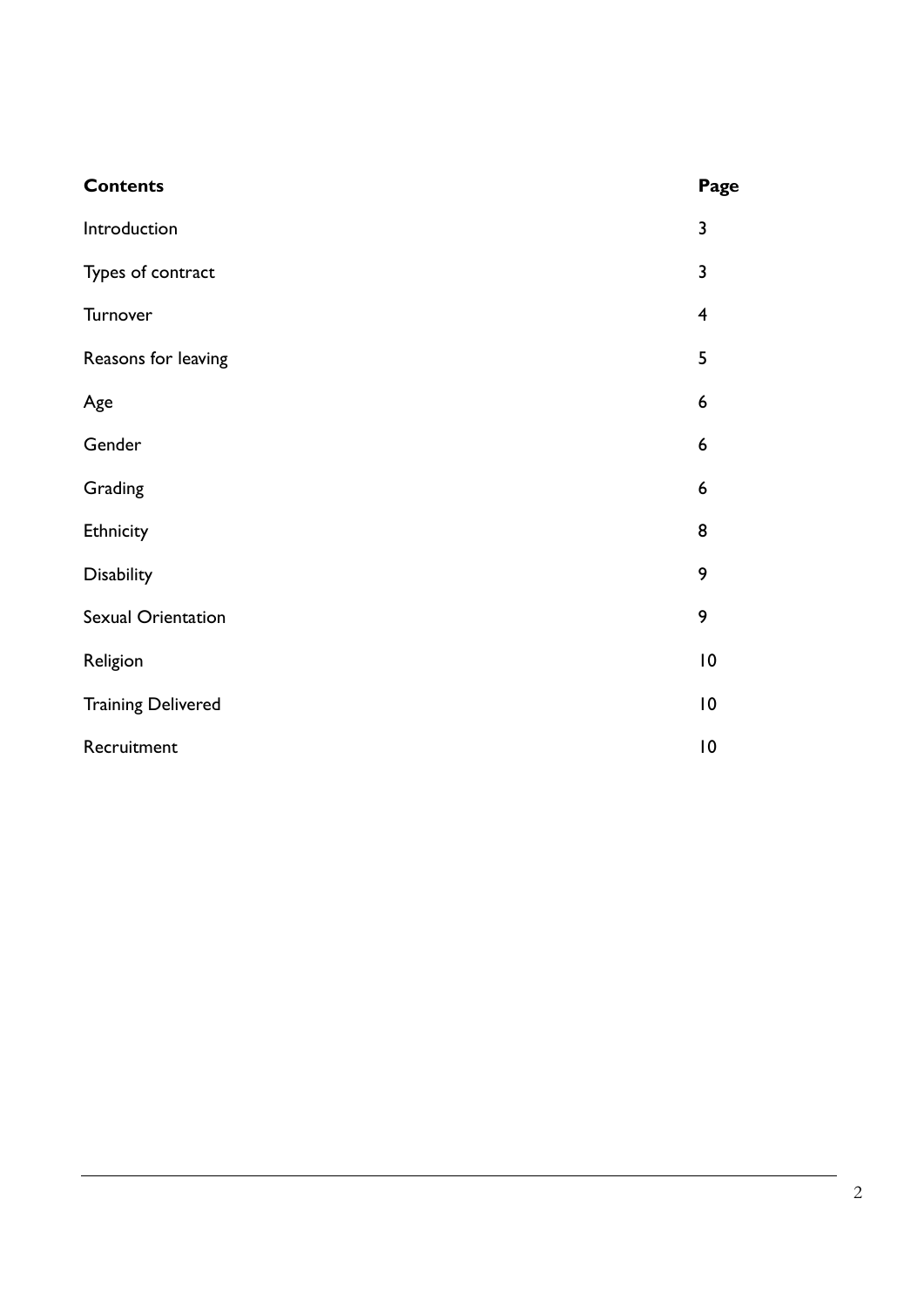#### **1. Introduction**

- 1.1 The Equality Act 2010 requires that the Council monitors and publishes information in relation to protected groups. The Act protects people from discrimination on the basis of 'protected characteristics' which are as follows:
- disability
- gender reassignment
- pregnancy and maternity
- race this includes ethnic or national origins, colour and nationality
- religion or belief
- sex, and
- sexual orientation
- age
- marriage and civil partnership
- 1.2 The source data for most of the information in this report was extracted from the Council's the Council's HR information system iTrent and relates to data held on 31 March 2018 and is excluding schools.Where data is provided voluntarily by staff the information shown below is the information that is known.

#### **2. Types of contract**

2.1 All data in relation to posts and whole time equivalents (WTE) relates to posts occupied on  $31^{st}$ March 2018.



*Figure 1 Distribution of full and part time contracts by directorate*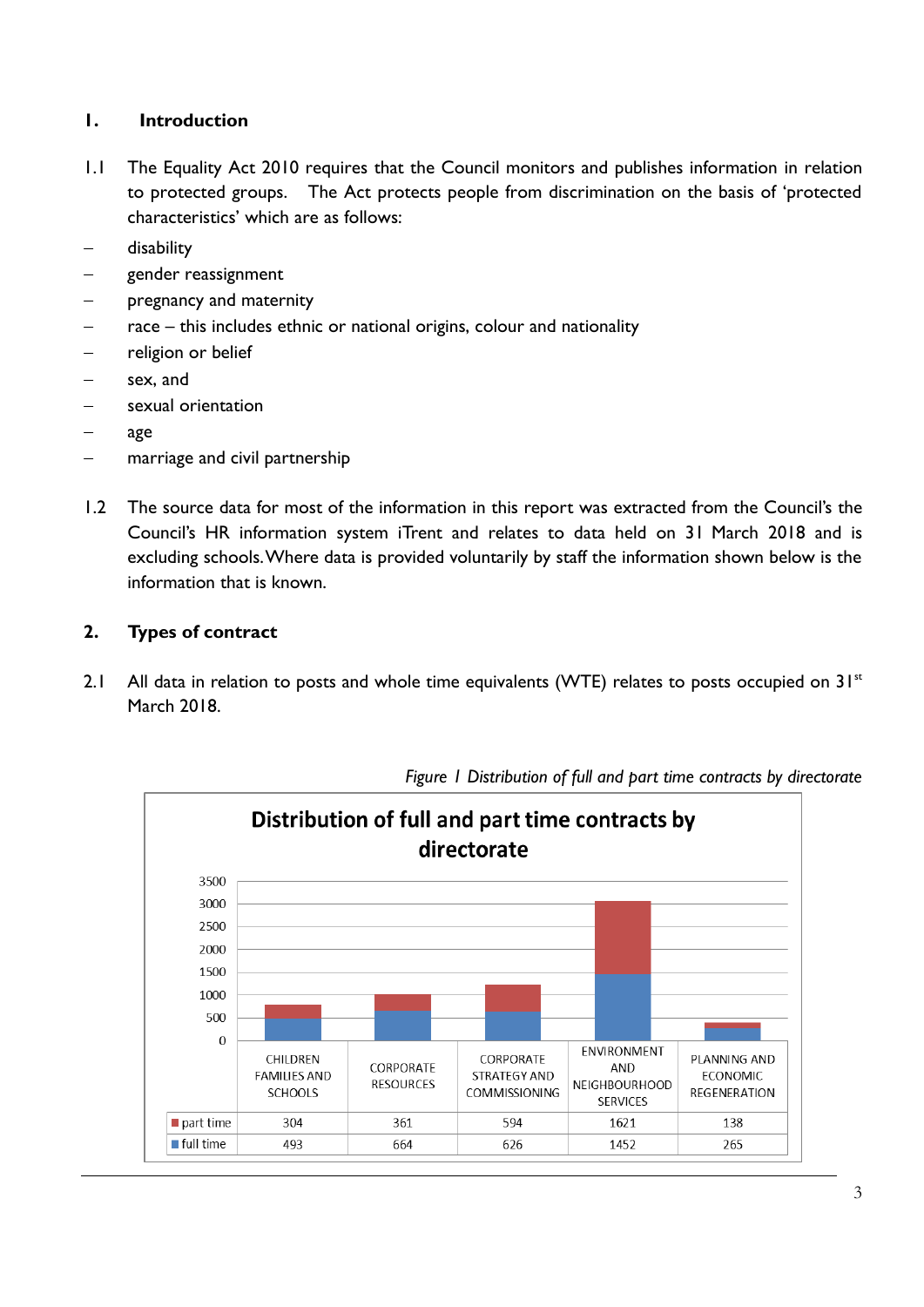- 2. 2 Figure 1 above shows the distribution of full and part time contracts, by directorate
- 2.3 57.8% of women have part time contracts (59.0% in 2106/17) and 25.6% of men (last year 24.4%). Overall this equates to 46.3% of contracts being part time (46.6 % in 2016/17).

#### **3. Turnover**

3.1 Figure 2 shows the turnover rate for all employees (excluding casuals) for each directorate, An employee who has multiple posts is counted multiple times.



*Figure 2: Turnover of all employees* 

- 3.2 Turnover is 11.0% (in 2016/17 turnover was 10.4%).
- 3.3 Figure 3 shows turnover of permanent staff expressed as a percentage of permanent employees and turnover of temporary staff expressed as a percentage of temporary staff. This includes people who leave a temporary contract on one day but who are reappointed on another temporary contract at a later date. An employee who has multiple posts is counted multiple times. Secondments have been included as temporary posts.
- 3.4 Turnover of employees on permanent contracts expressed as a percentage of permanent employees is 9.5%. This is a 6.7% increase (2016/17 rate was 8.9%).
- 3.5 Turnover of temporary employees expressed as a percentage of temporary employees is 18.5% compared with 17.5% in 2016/7. This represents a 5.7% increase.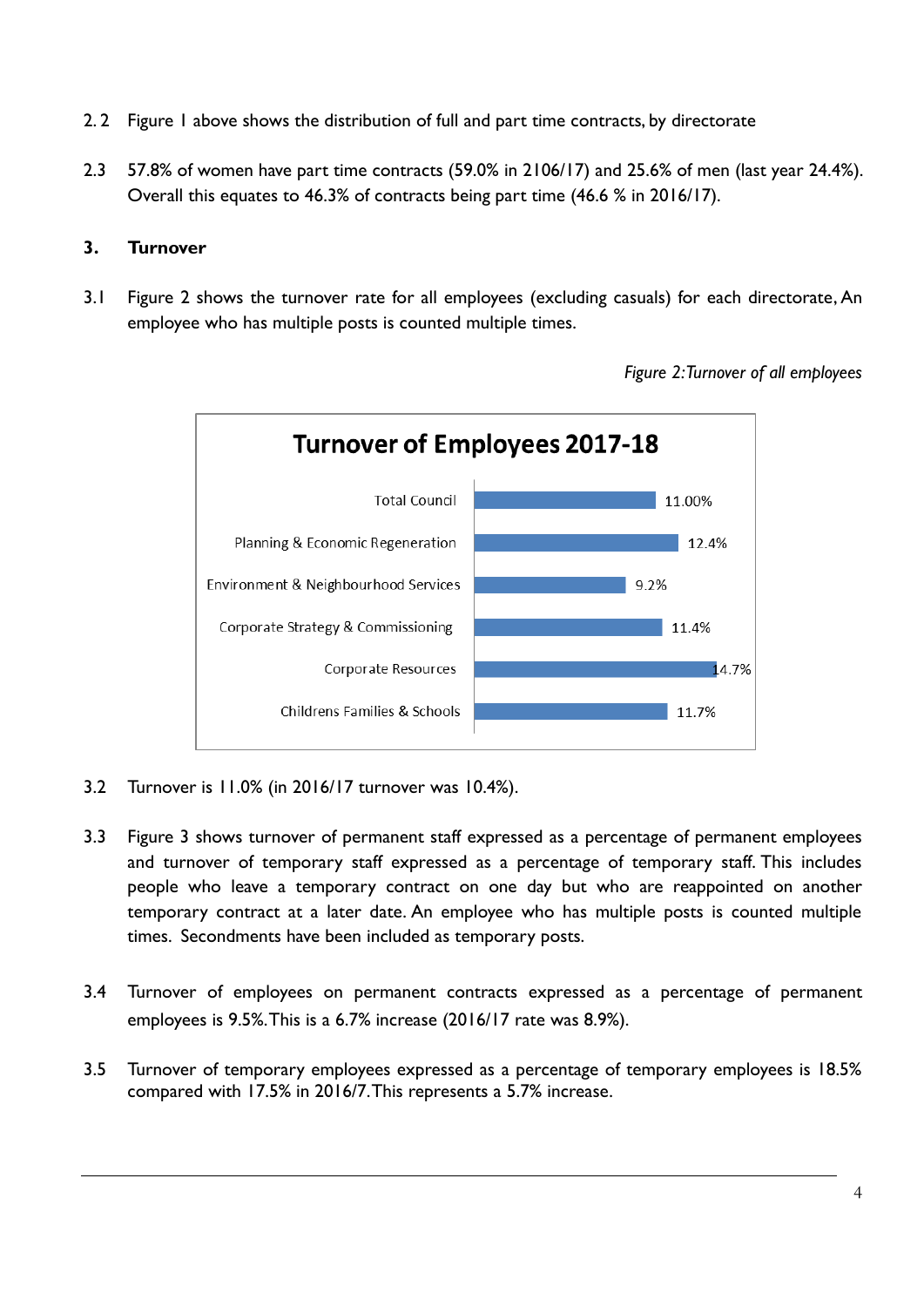

#### **4. Reasons for leaving as recorded on iTrent**

#### **Retirement**

- 4.1 Employees retiring from the Authority accounted for 16.9% of those leaving during the year. Last year this was 17.8%
- 4.2 98.1% of retirees were white British.
- 4.3 63.0% of retirees were women.
- 4.4 2% of retirees were under 55 with 71% being 55 to 64 and 27% 65 and over
- 4.5 5.7% of people that retired had a disability.

#### **Redundancy**

- 4.7 79.5% of posts subject to redundancy were occupied by women.
- 4.8 No redundant posts were occupied by people whose ethnicity was non-white British (where known).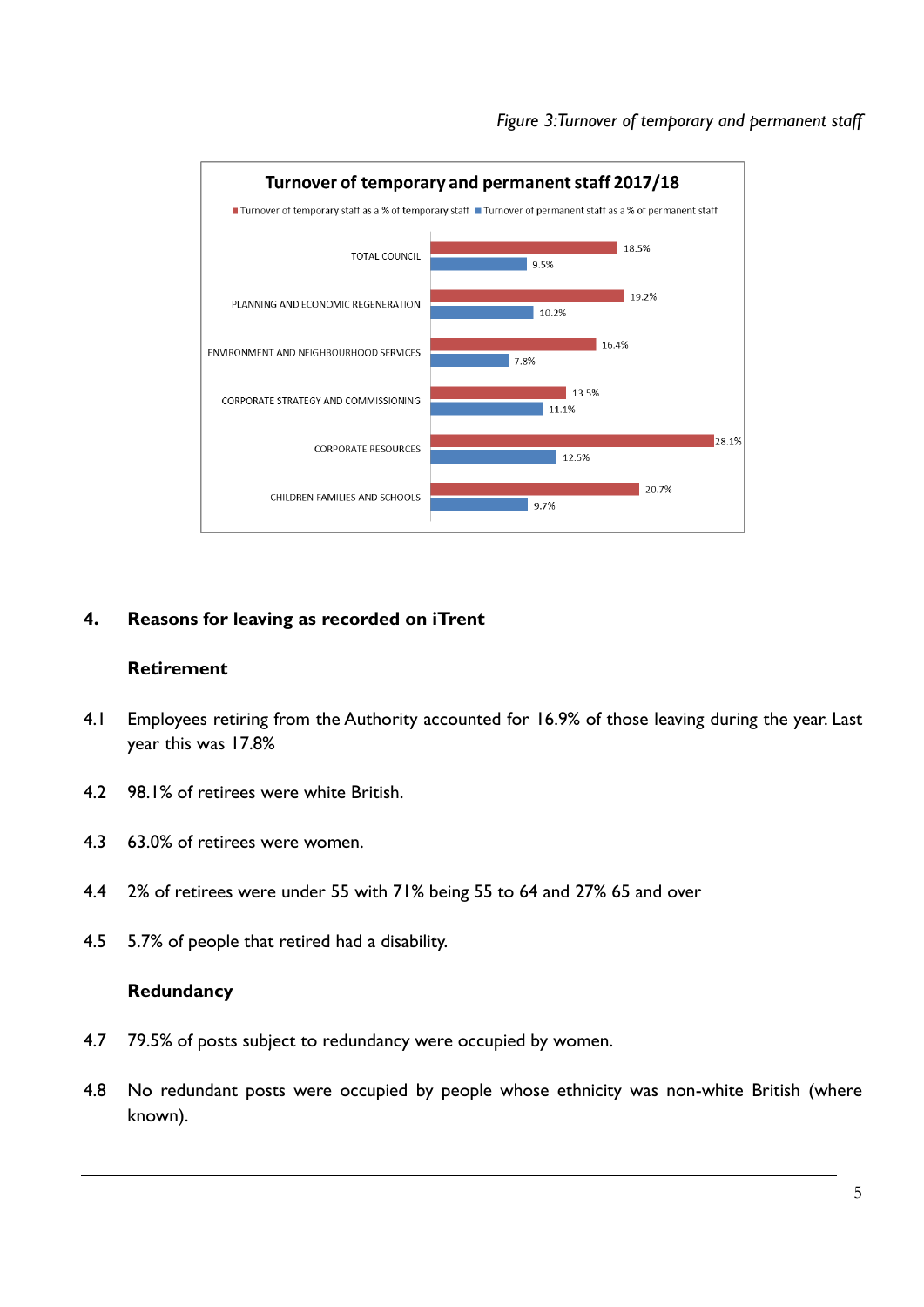- 4.9 7.7% of redundant posts were occupied by people who had a disability.
- **5. Age**
- 5.1 Figure 4 shows the number of employees (full and part-time) by gender, in grouped age bands. 3,755 employees (2,389 females and 1,366 males) are over 45. This represents 57.6% of the workforce.



*Figure 4 Age by gender* 

- 5.2 1,818 (27.9%) of the workforce is over 55, including 2.7% who are over 65. In 2016/17 27.2 % of the workforce was over 55.
- 5.3 6.3% of the workforce is under 25.

#### **6. Gender**

6.1 64% of the workforce is female.

### **7. Grading**

7.1 Figure 5 shows the total number of employees by gender and spinal column point for 2017/18 for the main pay grades. 66.2% of those employed up to and including SCP 14 are women.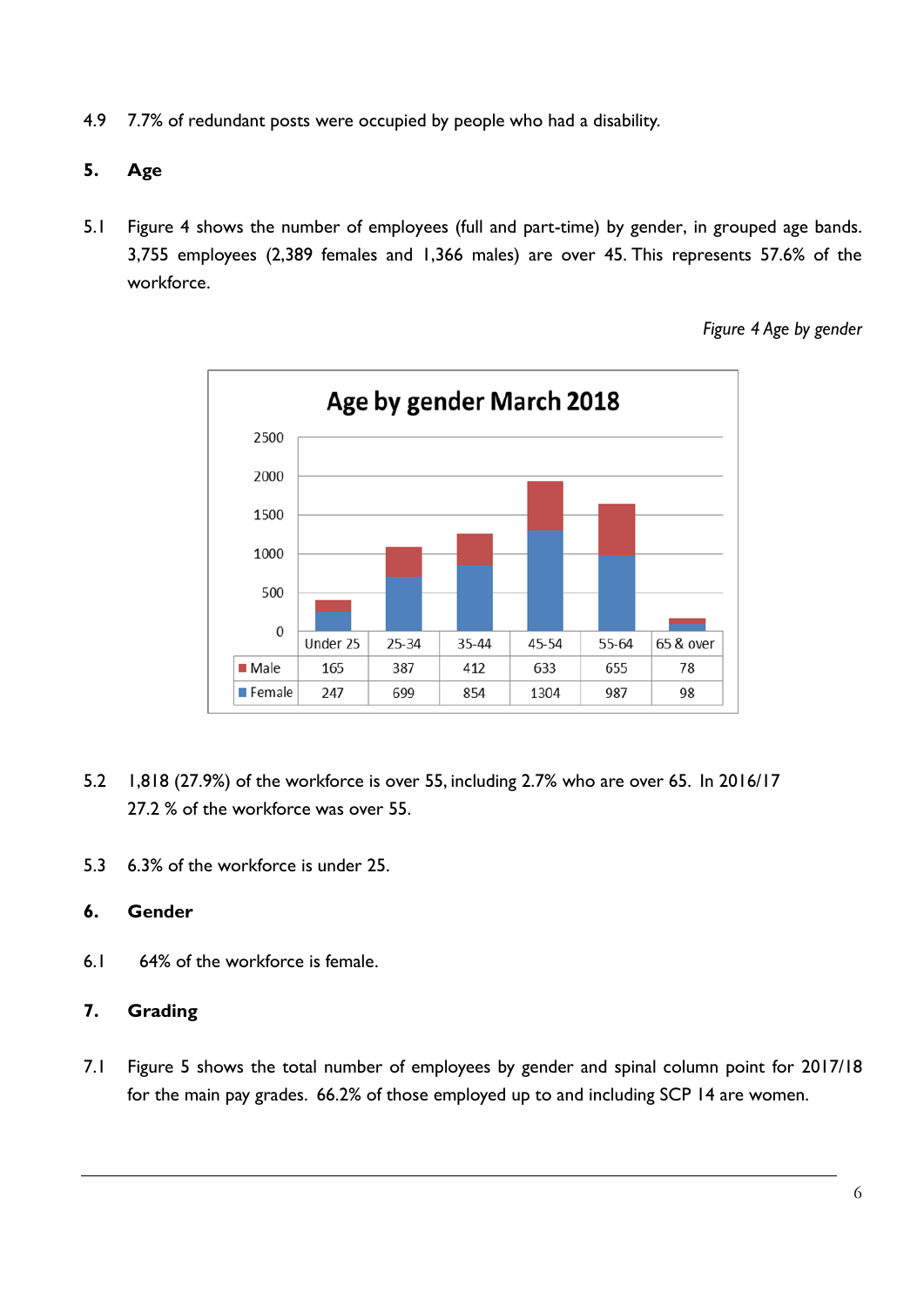

- 7.2 44.8% of those employed from SCP 46 and above are women.
- 7.3 Figure 6 shows the percentage of people who have a disability for the main pay grades.

*Figure 6 Employees with a known disability by grade*

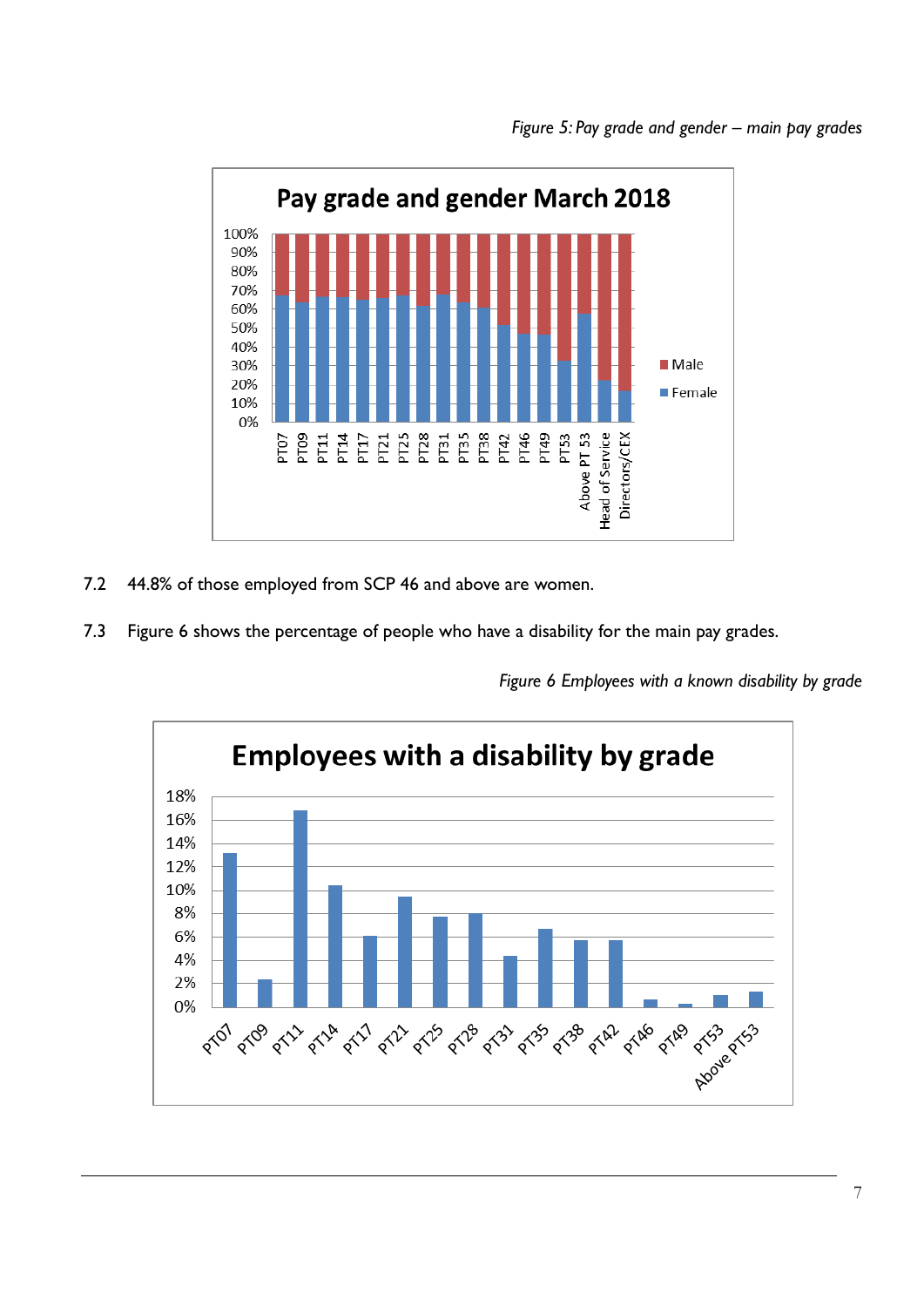7.5 Figure 7 shows the distribution of non-white British employees by grade.

*Figure 7 Non white British employees by grade*



## **8. Ethnicity**

8.1 Figure 8 shows the proportion of employees who are non-white British in each directorate.

*Figure 8 Non white British employees by directorate* 

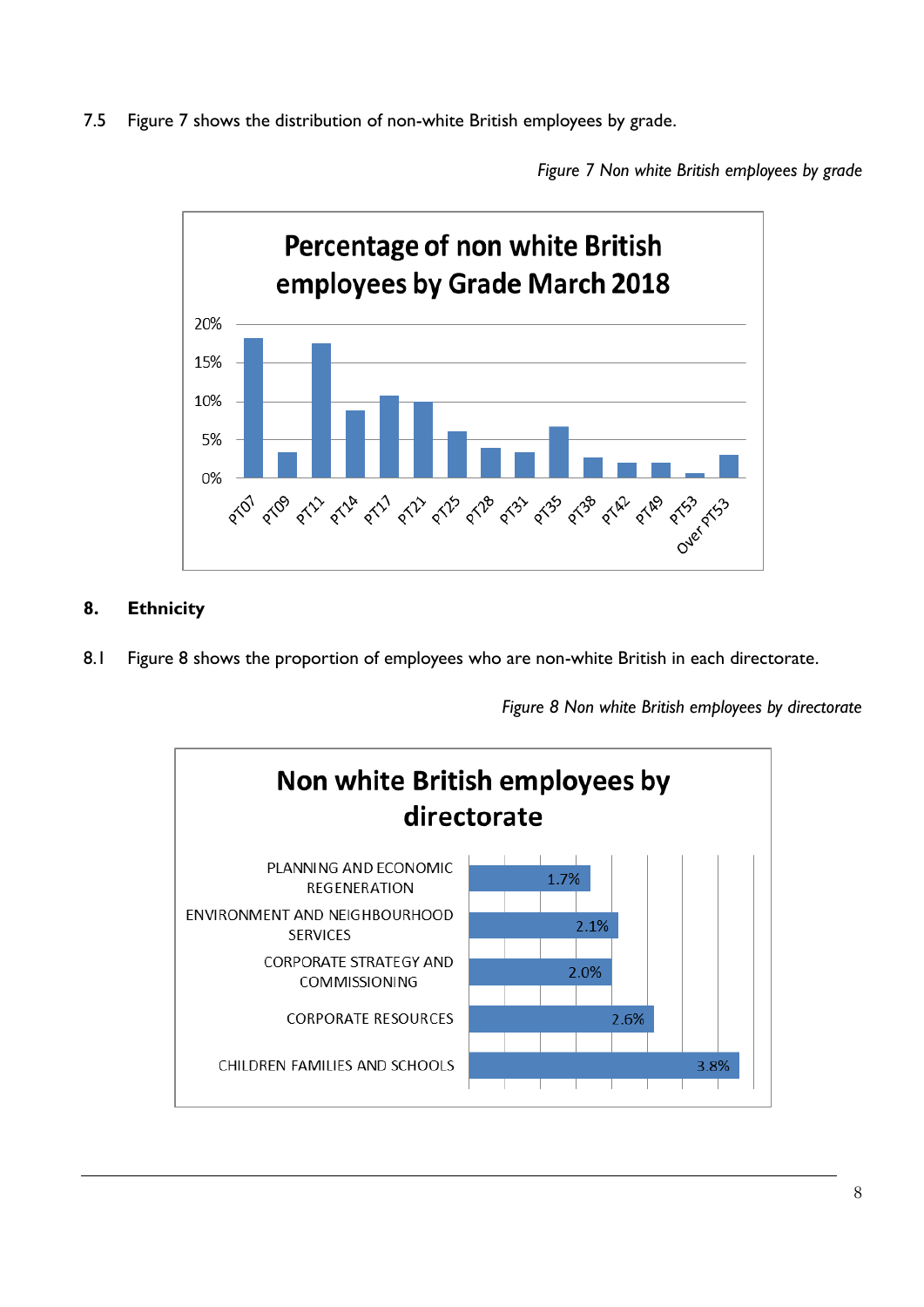8.2 Figure 9 shows the distribution of ethnic groups across all directorates. Overall 3.05% of employees are non-White British.

*Figure 9 Ethnicity* 

| <b>Ethnicity (where known)</b>                                                     | $%$ of<br>workforce |
|------------------------------------------------------------------------------------|---------------------|
| Asian/Asian British - Any other Asian background                                   | 0.18%               |
| Asian/Asian British - Chinese                                                      | 0.12%               |
| Asian/Asian British - Indian                                                       | 0.10%               |
| Black/African/Caribbean/BlackBritish                                               | 0.24%               |
| Mixed/multiple ethnic groups -<br>Any other black Mixed/multiple ethnic background | 0.14%               |
| Mixed/multiple ethnic groups - White and Asian                                     | 0.08%               |
| Mixed/multiple ethnic groups - White and Black African                             | 0.10%               |
| Mixed/multiple ethnic groups - White and Black Caribbean                           | 0.12%               |
| Other ethnic group - Any other ethnic group                                        | 0.18%               |
| White - Any other White background                                                 | 1.50%               |
| White - English/Welsh/Scottish/Northern Irish/British                              | 96.95%              |
| White - Irish                                                                      | $0.02\%$            |

#### **9. Disability**

- 9.1 Figures obtained from iTrent indicate that 5.1% of employees consider themselves to have a disability.
- 9.2 The Census 2011 showed that 12.1% of the population aged 16 to 64 in the East Riding had a long term health problem/disability that affected their day to day activities.

#### **10. Sexual Orientation**

10.1 Employees are able to record their sexual orientation if they chose to do so. This functionality is increasingly being used by staff on the iTrent system. Figure 10 shows sexual orientation of the workforce where known.

*Figure 10 Sexual Orientation* 

| <b>Bisexual</b>       | 0.5%  |
|-----------------------|-------|
| Gay man               | 1.5%  |
| Gay woman/lesbian     | 1.2%  |
| Heterosexual/straight | 96.9% |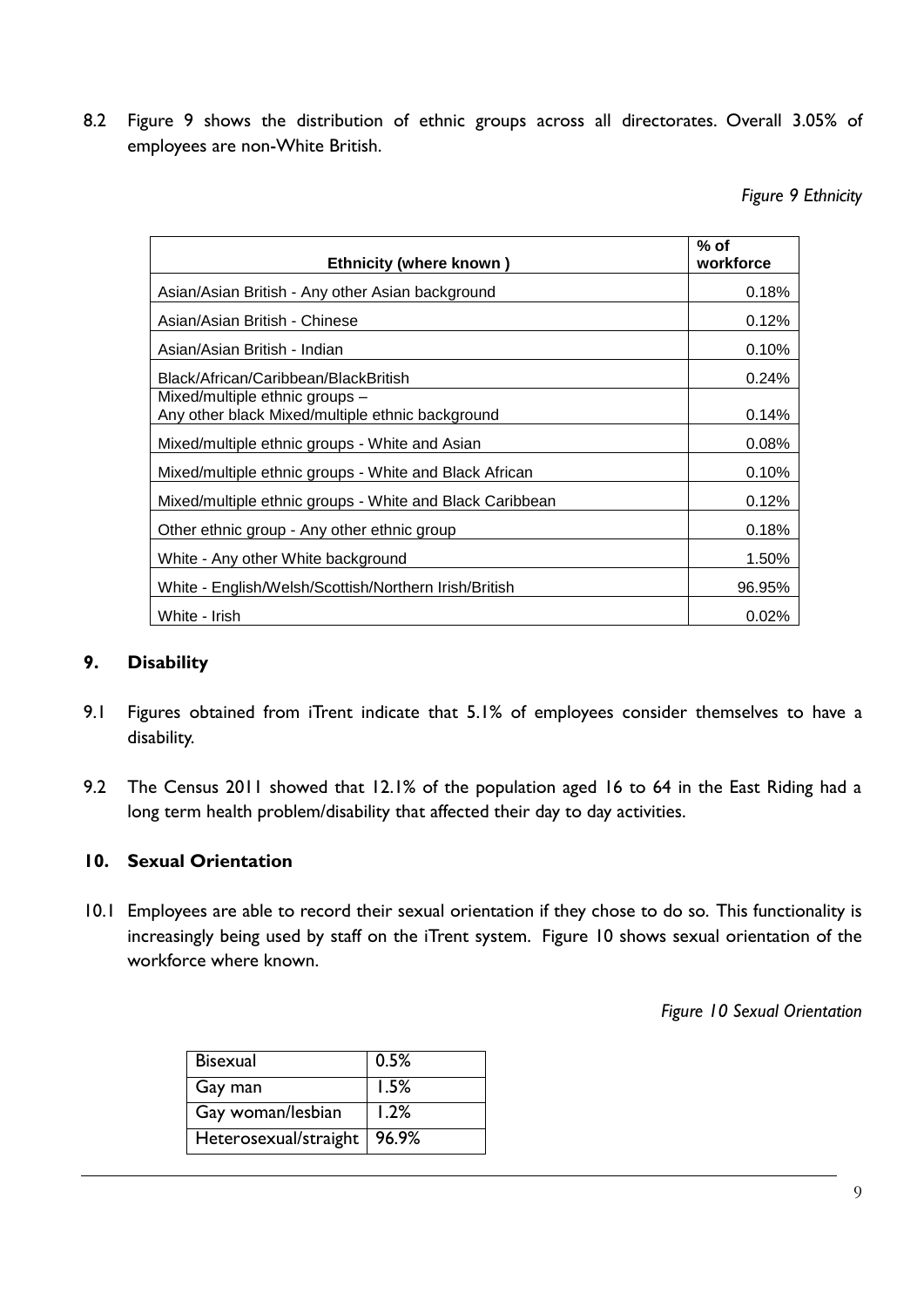#### **11. Religion**

11.1 Religion is recorded in the same way as for sexual orientation and Figure 11 shows religion of the workforce.

*Figure 11 Religion* 

| Agnostic                   | 11.3% |
|----------------------------|-------|
| Atheist                    | 23.5% |
| Buddhist - Mahayana        | 0.6%  |
| Christian - Orthodox       | 13.2% |
| Christian - Protestant     | 29.7% |
| Christian - Roman Catholic | 12.2% |
| Hinduism                   | 0.1%  |
| Other                      | 9.3%  |
| Sikhism                    | 0.1%  |

#### **12. Training Delivered**

- 12.1 Of courses delivered, 28.3% were attended by men and 71.7% by women. The workforce overall is 36% men and 67% women.
- 12.2 People attending training were 96.8% white British and 3.2% non-white British. The workforce profile is 97% white British.

#### **13. Recruitment**

- 13.1 All information includes appointments of casuals but excludes moves due to service restructures.
- 13.2 There were 12,891 applicants in 2017/18. Figure 12 shows the age distribution of applicants, interviewees and appointees.
- 13.3 48.6% of applications were submitted by people aged under 35.
- 13.4 4.3% of applicants sharing their disability status, (4.8% in 2016/17) declared a disability, and 4.8% (2.7% in 2016/17) of appointments were made to people who had declared a disability
- 13.5 Of those people specifying gender, 67.5% (61.8% in 2016/17) of applicants and 68.8% (67.7% in 2106/17) of appointments were female.